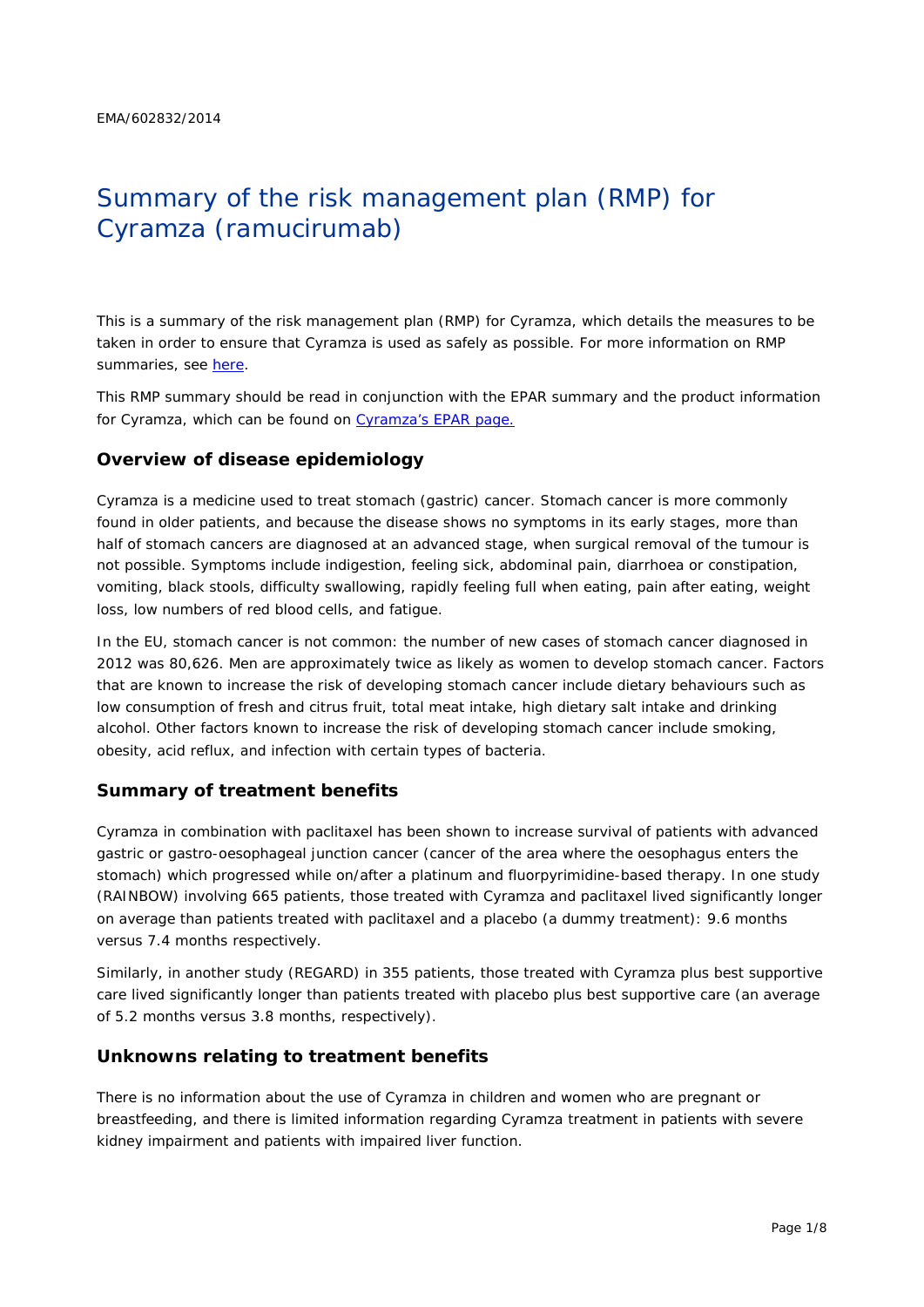# **Summary of safety concerns**

# *Important identified risks*

| <b>Risk</b>                                                                              | What is known                                                                                                                                                                                                                                                                                                                                                                                                                                                                                                                                                                                                                        | Preventability                                                                                                                                                                                                                                                                                                                                                                                                                                                                                                                                                                                                                                              |  |  |
|------------------------------------------------------------------------------------------|--------------------------------------------------------------------------------------------------------------------------------------------------------------------------------------------------------------------------------------------------------------------------------------------------------------------------------------------------------------------------------------------------------------------------------------------------------------------------------------------------------------------------------------------------------------------------------------------------------------------------------------|-------------------------------------------------------------------------------------------------------------------------------------------------------------------------------------------------------------------------------------------------------------------------------------------------------------------------------------------------------------------------------------------------------------------------------------------------------------------------------------------------------------------------------------------------------------------------------------------------------------------------------------------------------------|--|--|
| Blocking of the<br>arteries by a<br>blood clot<br>(arterial<br>thromboembolic<br>events) | Arterial blood clots can lead to serious<br>conditions, including heart attack or<br>stroke. In patients treated with<br>Cyramza for advanced stomach cancer<br>(in the REGARD study), 1.7%<br>developed blood clots in the arteries<br>and 0.8% of patients died from blood<br>clots in the arteries.<br>In patients treated with Cyramza plus<br>paclitaxel (in the RAINBOW study) for<br>advanced stomach cancer, 1.8%<br>developed blood clots in the arteries.<br>These events did not result in the death<br>of any patient.<br>It is not known how common arterial<br>blood clots are in patients with                        | Most blood clots in an artery do not have<br>early warning signs. Patients should<br>contact their doctor urgently if any of the<br>following symptoms occur:<br>Chest pain or heaviness in the chest.<br>These may be symptoms of a heart<br>attack.<br>Sudden numbness or weakness of<br>$\bullet$<br>the arm, leg and face, feeling<br>confused, difficulty speaking or<br>understanding others, sudden<br>difficulty in walking or loss of balance<br>or coordination or sudden dizziness.<br>These may be symptoms of a stroke.<br>Cyramza treatment should be<br>permanently stopped if a patient<br>develops a severe blood clot in the<br>arteries. |  |  |
|                                                                                          | advanced stomach cancer who do not<br>receive drug treatment for their cancer.                                                                                                                                                                                                                                                                                                                                                                                                                                                                                                                                                       |                                                                                                                                                                                                                                                                                                                                                                                                                                                                                                                                                                                                                                                             |  |  |
| High blood<br>pressure<br>(hypertension)                                                 | In patients treated with Cyramza for<br>advanced stomach cancer (REGARD<br>study), 16.1% developed high blood<br>pressure. This was considered more<br>severe in 7.6% of patients but did not<br>result in the death of any patient.<br>These figures are similar to the rates of<br>high blood pressure seen in patients<br>with advanced stomach cancer who did<br>not receive medicines to treat their<br>cancer.<br>In patients treated with Cyramza plus<br>paclitaxel (RAINBOW study) for<br>advanced stomach cancer, 25.1%<br>experienced high blood pressure. These<br>events did not result in the death of<br>any patient. | Patients should talk to their doctor or<br>nurse before they are given Cyramza if<br>they have high blood pressure. The<br>doctor will make sure that if a patient<br>already has high blood pressure, it is<br>brought under control before starting<br>Cyramza. The doctor will monitor the<br>patient's blood pressure and adjust blood<br>pressure medication as needed during<br>treatment with Cyramza. Treatment with<br>Cyramza may need to be stopped<br>temporarily until high blood pressure is<br>controlled with medication, or stopped<br>permanently if it cannot be controlled<br>well enough.                                              |  |  |
| Allergic reactions<br>to Cyramza<br>(infusion-related<br>reactions)                      | Infusion-related reactions may happen<br>with treatment with Cyramza. The<br>doctor or nurse will check for side<br>effects during the infusion. Symptoms<br>may include increased muscle tension,<br>back pain, chest pain and/or tightness,<br>chills, flushing, difficulty in breathing,                                                                                                                                                                                                                                                                                                                                          | Patients must not be given Cyramza if<br>they are allergic to ramucirumab (the<br>active substance in Cyramza) or any of<br>the other ingredients it contains.<br>If a patient experiences a mild or<br>moderate allergic reaction, they will be                                                                                                                                                                                                                                                                                                                                                                                                            |  |  |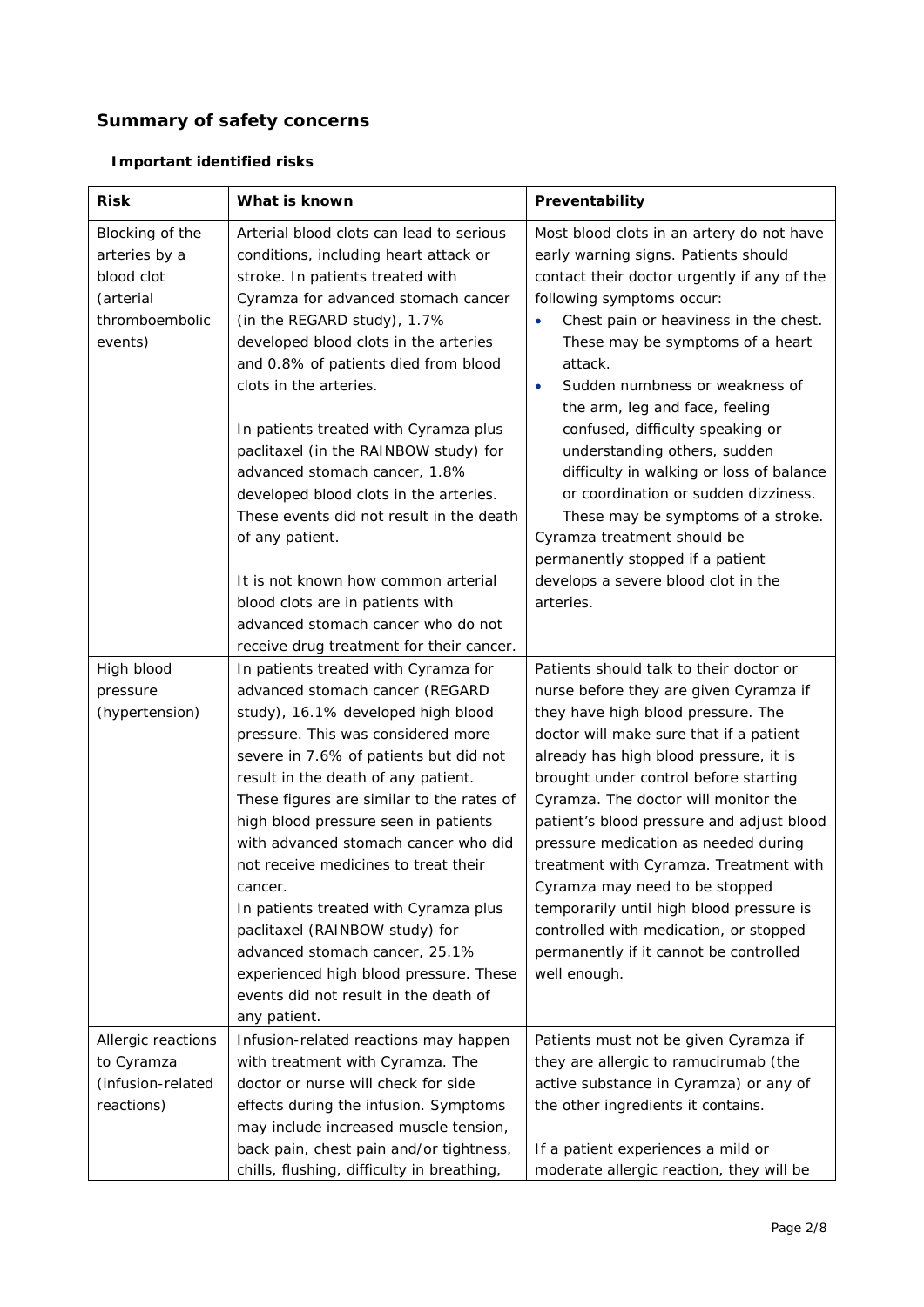| <b>Risk</b>                                                                         | What is known                                                                                                                                                                                                                                                                                                                                                                 | Preventability                                                                                                                                                                                                                                                                                                                                                                                                                                                                                                                       |  |
|-------------------------------------------------------------------------------------|-------------------------------------------------------------------------------------------------------------------------------------------------------------------------------------------------------------------------------------------------------------------------------------------------------------------------------------------------------------------------------|--------------------------------------------------------------------------------------------------------------------------------------------------------------------------------------------------------------------------------------------------------------------------------------------------------------------------------------------------------------------------------------------------------------------------------------------------------------------------------------------------------------------------------------|--|
|                                                                                     | wheezing, and feeling of tingling or<br>numbness in the hands or feet. In<br>severe cases, symptoms may include<br>breathing distress caused by narrowing<br>of the airways, faster heartbeat, and<br>fainting.                                                                                                                                                               | given medication to prevent another<br>reaction before any remaining Cyramza<br>infusions.<br>If a patient experiences a more severe<br>allergic type reaction, Cyramza will be                                                                                                                                                                                                                                                                                                                                                      |  |
|                                                                                     | In patients treated with Cyramza for<br>advanced stomach cancer (REGARD<br>study), 0.4% developed allergic-type<br>reactions related to the infusion. These<br>reactions were considered to be mild in<br>all cases and did not result in any<br>deaths.                                                                                                                      | immediately and permanently stopped.                                                                                                                                                                                                                                                                                                                                                                                                                                                                                                 |  |
|                                                                                     | In patients treated with Cyramza plus<br>paclitaxel (RAINBOW study) for<br>advanced stomach cancer, 5.8%<br>experienced allergic-type reactions.<br>These events did not result in the death<br>of any patient.                                                                                                                                                               |                                                                                                                                                                                                                                                                                                                                                                                                                                                                                                                                      |  |
| Excess protein in<br>the urine<br>(proteinuria)                                     | In patients treated with Cyramza for<br>advanced stomach cancer (REGARD<br>study), 3.0% had protein in their urine.<br>This was considered more severe in 1<br>case.<br>In patients treated with Cyramza plus<br>paclitaxel (RAINBOW study) for<br>advanced stomach cancer, 16.8%<br>developed excess protein in the urine.<br>This was considered more severe in 3<br>cases. | The amount of protein in a patient's<br>urine will be checked regularly during<br>treatment. If there is an increase,<br>depending on the protein level<br>measured, Cyramza may be temporarily<br>discontinued. Once the urine protein<br>level has decreased to a certain level,<br>treatment may be restarted with a lower<br>dose. Cyramza will be permanently<br>stopped if the patient is passing more<br>than a certain amount of protein in the<br>urine or if they develop a severe kidney<br>disease (nephrotic syndrome). |  |
| Developing holes<br>in the wall of the<br>gut<br>(gastrointestinal<br>perforations) | In patients treated with Cyramza for<br>advanced stomach cancer (REGARD<br>study), 0.8% developed holes in their<br>gut wall which resulted in the death of<br>2 patients.<br>In patients treated with Cyramza plus<br>paclitaxel (RAINBOW study) for<br>advanced stomach cancer, 1.2%<br>developed holes in their gut wall<br>resulting in the death of one patient.         | Patient should talk to their doctor or<br>nurse immediately if they experience<br>severe pain in the belly, being sick<br>(vomiting), fever, or chills during or after<br>treatment with Cyramza, because these<br>may be signs of developing holes in the<br>gut wall. Cyramza will be permanently<br>stopped if the patient develops a hole in<br>the gut wall.                                                                                                                                                                    |  |
| Bleeding<br>(haemorrhagic<br>events)                                                | In patients treated with Cyramza for<br>advanced stomach cancer (REGARD<br>study), 12.7% developed bleeding,<br>mainly mild to moderate nosebleeds.                                                                                                                                                                                                                           | Patients should tell their doctor or nurse<br>if they are taking any medicines that<br>may increase the risk of bleeding or that<br>affect blood clotting ability. Patients                                                                                                                                                                                                                                                                                                                                                          |  |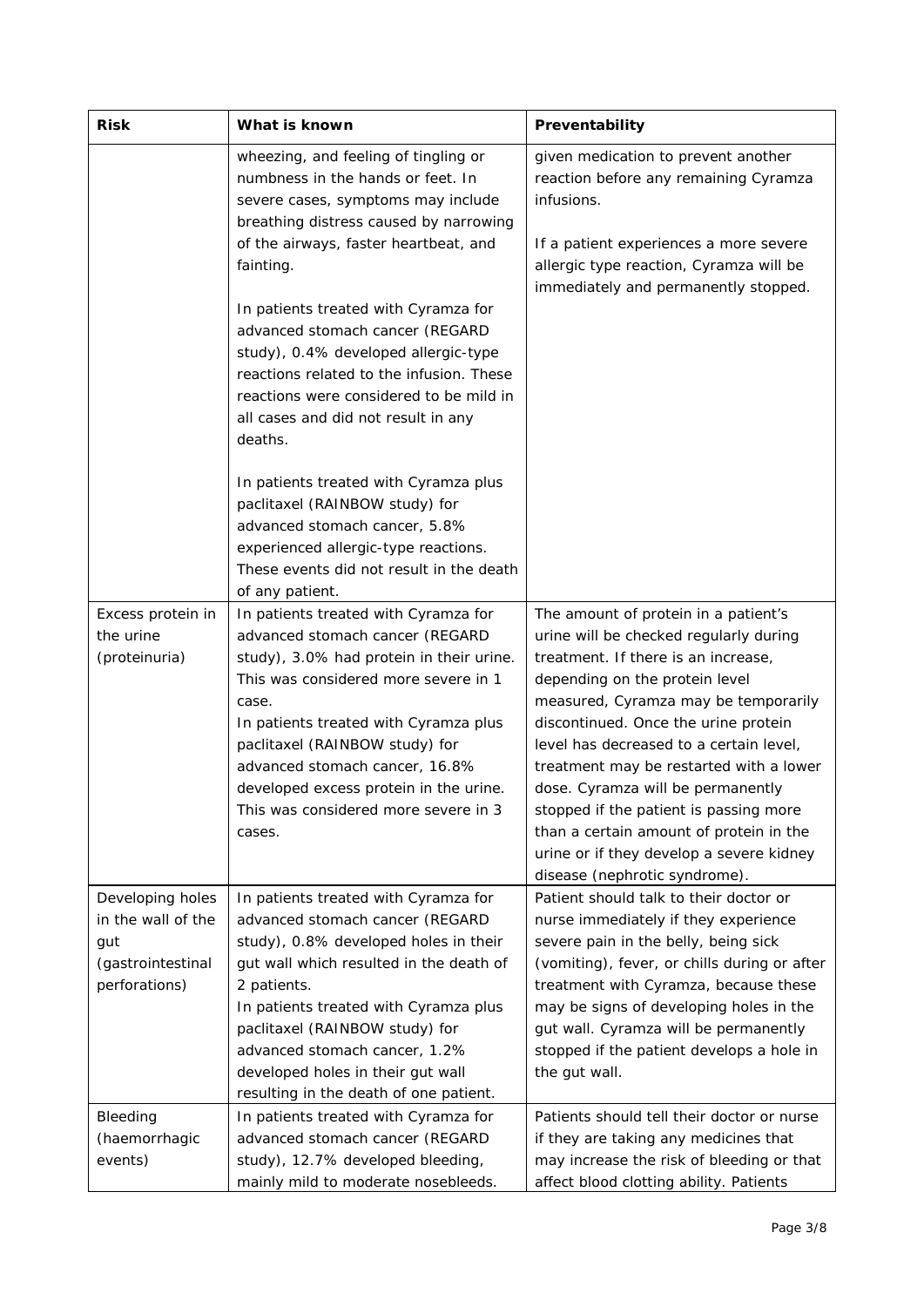| <b>Risk</b>                                                                                                                  | What is known                                                                                                                                                                                                                                                                                                                                                                                                                                                                                                                                                                           | Preventability                                                                                                                                                                                                                                                                                                                                                                                                                                                                                               |  |  |
|------------------------------------------------------------------------------------------------------------------------------|-----------------------------------------------------------------------------------------------------------------------------------------------------------------------------------------------------------------------------------------------------------------------------------------------------------------------------------------------------------------------------------------------------------------------------------------------------------------------------------------------------------------------------------------------------------------------------------------|--------------------------------------------------------------------------------------------------------------------------------------------------------------------------------------------------------------------------------------------------------------------------------------------------------------------------------------------------------------------------------------------------------------------------------------------------------------------------------------------------------------|--|--|
|                                                                                                                              | Bleeding from other sites was<br>considered to be more severe in 3.4%<br>and resulted in death in 0.8% of<br>patients.<br>In patients treated with Cyramza plus<br>paclitaxel (RAINBOW) for advanced<br>stomach cancer, 41.9% developed<br>bleeding, with the majority of these<br>events being mild to moderate<br>nosebleeds. More severe bleeding<br>events occurred in 4.3% of patients<br>and resulted in death in 1 patient.                                                                                                                                                      | should also tell their doctor if they have<br>any condition that increases the risk of<br>bleeding. In such cases, the doctor will<br>take regular blood samples to monitor<br>the risk of bleeding.<br>Patients should tell their doctor or nurse<br>immediately if they experience<br>symptoms of bleeding such as extreme<br>tiredness, weakness, dizziness or<br>changes in the colour of their stools.<br>Cyramza treatment will be permanently<br>stopped if a patient experiences severe<br>bleeding. |  |  |
| Abnormal or<br>slow/poor<br>healing of<br>wounds<br>(impaired wound<br>healing)                                              | Although Cyramza has not been tested<br>in patients with recent operations and<br>with slow/poor healing of wounds,<br>cancer treatments that work in the<br>same way as Cyramza have been<br>associated with delayed or poor healing<br>of wounds.<br>No cases of delayed or poor healing of<br>wounds have been reported in patients<br>treated with Cyramza for advanced<br>stomach cancer (REGARD study) or in<br>patients treated with Cyramza plus<br>paclitaxel (RAINBOW) for advanced<br>stomach cancer, but there is a risk<br>based on the mechanism of action of<br>Cyramza. | Patients should tell their doctor or nurse<br>if they have had recent surgery or if they<br>have a poorly healing wound after<br>surgery. They should not receive<br>Cyramza for at least 4 weeks before<br>undergoing planned surgery and the<br>doctor will decide when to re-start<br>treatment. If a patient has a wound that<br>heals poorly during treatment with<br>Cyramza, Cyramza should be stopped<br>until the wound is fully healed.                                                            |  |  |
| Low blood counts<br>of neutrophils, a<br>type of white<br>blood cell<br>(neutropenia)                                        | In patients treated with Cyramza for<br>advanced stomach cancer (REGARD<br>study), 4.7% developed low white<br>blood cell counts.<br>In patients treated with Cyramza plus<br>paclitaxel (RAINBOW) for advanced<br>stomach cancer, 54.4% developed low<br>white blood cell counts. This event did<br>not result in the death of any patient.                                                                                                                                                                                                                                            | Blood tests should be taken before each<br>paclitaxel dose to check the numbers of<br>white blood cells. Based on the numbers<br>the doctor may then have to reduce the<br>paclitaxel dose or not give it.                                                                                                                                                                                                                                                                                                   |  |  |
| Abnormal tube-<br>like connections<br>or passageways<br>between<br>different organs<br>in the body<br>(fistula<br>formation) | Treatment with drugs with a similar<br>mechanism of action to Cyramza has<br>been associated with development of<br>fistulae. This is thought to be due to<br>reduced oxygen supply and poor wound<br>healing in the area where the fistula<br>develops. One patient (0.4%) treated<br>with Cyramza for advanced stomach<br>cancer (REGARD study) experienced<br>such a fistula.                                                                                                                                                                                                        | Patients should tell their doctor or nurse<br>immediately if they develop severe<br>abdominal pain, chills or are sick<br>(vomiting) during treatment with<br>Cyramza or afterwards, because these<br>may be symptoms of fistulae. Cyramza<br>should be permanently stopped if the<br>patient develops a fistula.                                                                                                                                                                                            |  |  |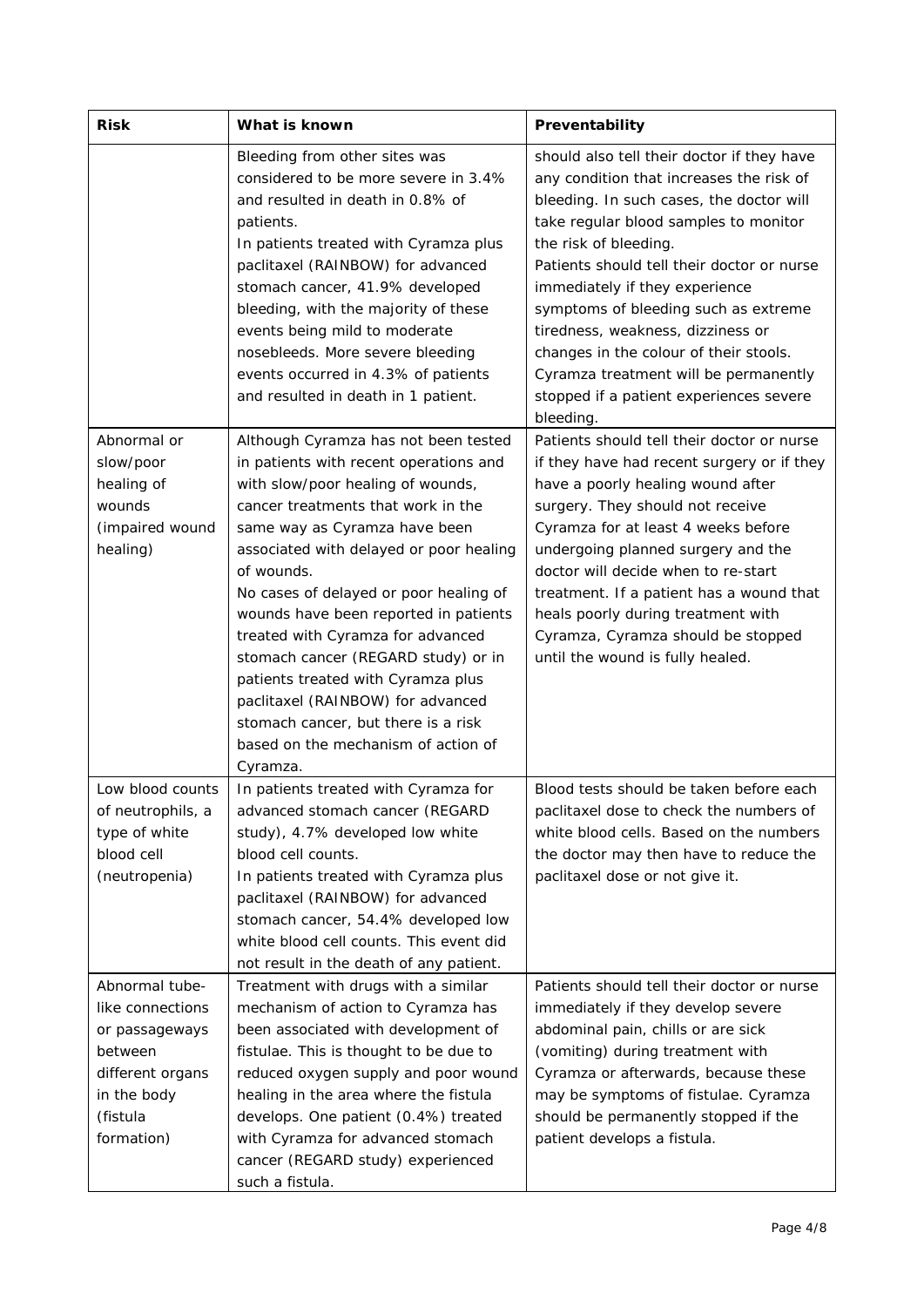| <b>Risk</b>                                                             | What is known                                                                                                                                                                                                                                                                                                                                                                                                                                                                                            | Preventability                                                                                                                                                                                                                                                                                                                                                                                                                                                                                                                                                                                                |  |  |
|-------------------------------------------------------------------------|----------------------------------------------------------------------------------------------------------------------------------------------------------------------------------------------------------------------------------------------------------------------------------------------------------------------------------------------------------------------------------------------------------------------------------------------------------------------------------------------------------|---------------------------------------------------------------------------------------------------------------------------------------------------------------------------------------------------------------------------------------------------------------------------------------------------------------------------------------------------------------------------------------------------------------------------------------------------------------------------------------------------------------------------------------------------------------------------------------------------------------|--|--|
|                                                                         | No events of fistulae were reported in<br>patients treated with Cyramza plus<br>paclitaxel (RAINBOW) for advanced<br>stomach cancer.                                                                                                                                                                                                                                                                                                                                                                     |                                                                                                                                                                                                                                                                                                                                                                                                                                                                                                                                                                                                               |  |  |
| Liver damage or<br>liver failure<br>(liver failure and<br>liver injury) | Liver damage or failure has been seen<br>in a small number of patients treated<br>with Cyramza, most of whom already<br>had advanced liver cancer and liver<br>cirrhosis. The majority of liver<br>abnormalities or symptoms seen have<br>been mild in nature. The mechanism by<br>which this occurs is unknown at this<br>time.                                                                                                                                                                         | Patients should tell their doctor or nurse<br>before being given Cyramza if they have<br>severe liver disease ('cirrhosis') and<br>associated conditions, such as excessive<br>accumulation of fluid in the abdomen<br>('ascites'). Doctors should discuss with<br>patients whether the potential benefits of<br>treatment are judged to outweigh the<br>potential risks.<br>Patients who are receiving Cyramza in<br>combination with paclitaxel will have<br>blood tests to check that their blood<br>counts are high enough and that their<br>liver is functioning well before any<br>paclitaxel infusion. |  |  |
| Worsening of<br>heart function<br>(congestive heart<br>failure)         | When used in combination with certain<br>other cancer medicines (mitoxantrone,<br>other anthracycline/anthracenedione<br>agents) that are known to cause heart<br>toxicity, Cyramza may possibly add to<br>the worsening of heart function caused<br>by these medicines.<br>Worsening of heart function has not<br>been observed more often in patients<br>who received Cyramza in combination<br>with paclitaxel than patients who<br>received paclitaxel alone for the<br>treatment of stomach cancer. | Patients should tell their doctor or nurse<br>immediately if they experience<br>symptoms of worsening of heart function<br>such as chest pain, heaviness in the<br>chest, shortness of breath or swelling of<br>the feet and ankles.<br>Your doctor will discuss with you if the<br>potential benefits of treatment are<br>judged to outweigh the potential risks for<br>you.                                                                                                                                                                                                                                 |  |  |

## *Important potential risks*

| <b>Risk</b>           | What is known                                                                     |
|-----------------------|-----------------------------------------------------------------------------------|
| Effects on the brain  | This condition has been seen in patients who have received other types of         |
| with headache,        | cancer medicines. It is likely that there are several factors working together to |
| confusion, seizure,   | cause this condition, including high blood pressure and damage to the lining of   |
| and blindness         | the blood vessels.                                                                |
| (reversible posterior |                                                                                   |
| leukoencephalopathy   |                                                                                   |
| syndrome)             |                                                                                   |
| Lowered red blood     | Treatments with medicines with a similar mechanism of action to Cyramza           |
| cell count (anaemia)  | have been associated with anaemia. In stomach cancer patients, anaemia is         |
|                       | more likely to happen as a result of bleeding associated with the cancer or the   |
|                       | administration of Cyramza. Cytotoxic (cell-killing) cancer medicines may also     |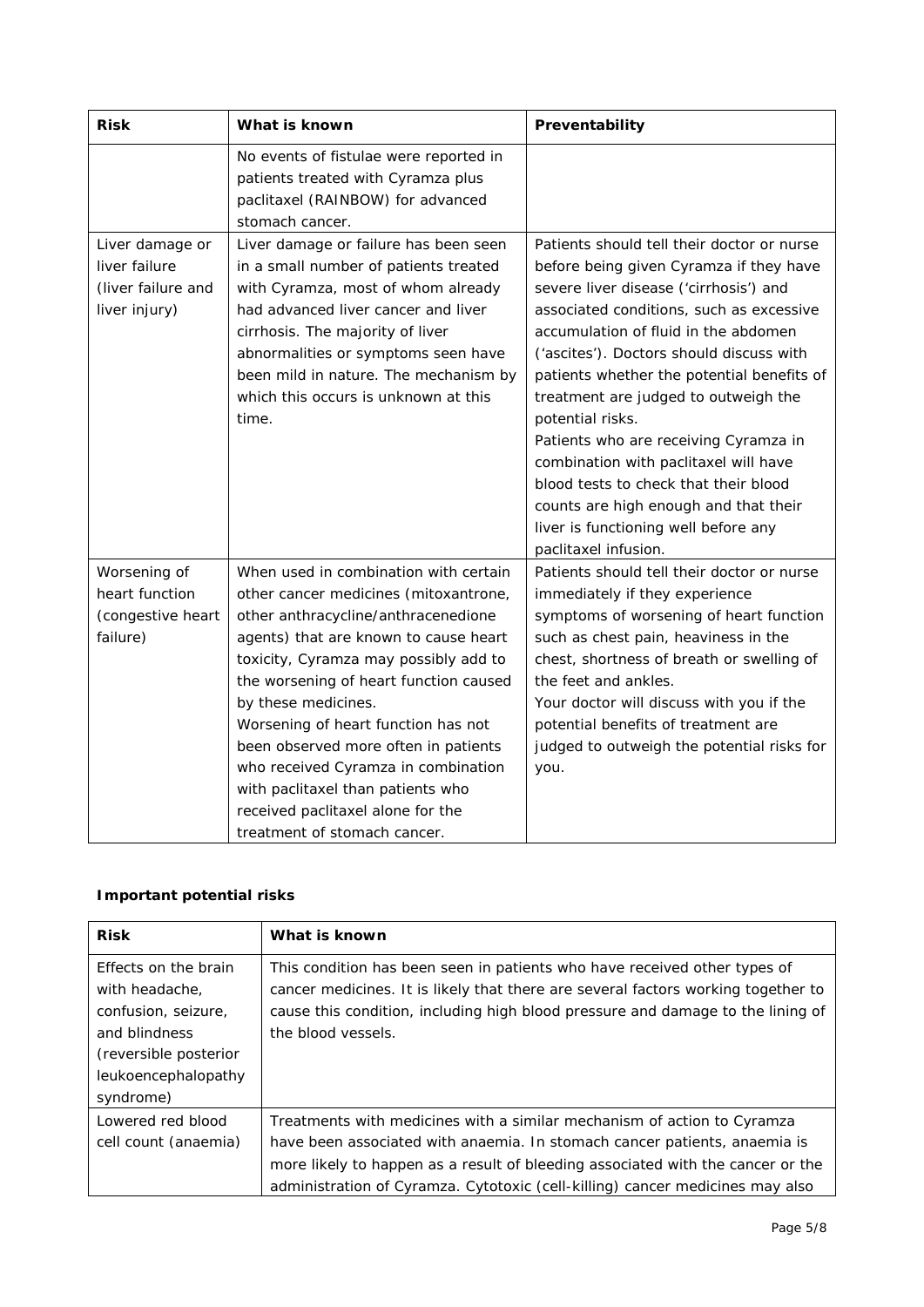| <b>Risk</b>          | What is known                                                                   |  |  |
|----------------------|---------------------------------------------------------------------------------|--|--|
|                      | cause anaemia.                                                                  |  |  |
| Pain in the stomach  | Treatments with medicines with a similar mechanism of action to Cyramza         |  |  |
| (abdominal pain)     | have been associated with the development of stomach pain. Stomach pain         |  |  |
|                      | can result from a wide variety of causes, including stomach cancer, infection,  |  |  |
|                      | inflammation, trauma, obstruction, or other abnormal processes.                 |  |  |
| Problems getting     | No animal studies have been specifically performed to evaluate whether          |  |  |
| pregnant;            | Cyramza can affect fertility or cause harmful effects on reproduction.          |  |  |
|                      | However, animal studies in the published literature show that blood vessel      |  |  |
| Risks when pregnant; | growth and the factors that control blood vessel growth are critical for female |  |  |
|                      | fertility, ovulation, development of the placenta and the development of the    |  |  |
| Risks when           | offspring before and after birth, so Cyramza is expected to have potentially    |  |  |
| breastfeeding        | harmful effects on these processes.                                             |  |  |
|                      |                                                                                 |  |  |
| (reproductive and    | There are no data on the use of Cyramza in pregnant women. Cyramza is not       |  |  |
| developmental        | recommended during pregnancy and in women of child-bearing potential not        |  |  |
| toxicity)            | using contraception.                                                            |  |  |
|                      |                                                                                 |  |  |
|                      | There are no data from the use of Cyramza in breastfeeding women; however,      |  |  |
|                      | although the amount of Cyramza passing into breast milk is likely to be low, a  |  |  |
|                      | risk to newborns/infants cannot be excluded. Breastfeeding should be stopped    |  |  |
|                      | during treatment with Cyramza and for at least 3 months after the last dose.    |  |  |
| Blood clot in veins  | Treatment with cancer medicines, including medicines with a similar             |  |  |
| (Venous              | mechanism of action to Cyramza, has been associated with the development        |  |  |
| Thromboembolic       | of blood clots in veins.                                                        |  |  |
| Events)              | Blood clots in veins were also experienced by patients who received Cyramza,    |  |  |
|                      | particularly when administered in combination with cytotoxic (cell-killing)     |  |  |
|                      | cancer treatment (i.e. paclitaxel). However, these events have not been seen    |  |  |
|                      | more often in patients who received Cyramza alone or in combination with        |  |  |
|                      | paclitaxel than patients who received paclitaxel alone for the treatment of     |  |  |
|                      | gastric cancer.                                                                 |  |  |

#### *Missing information*

| <b>Risk</b>        | What is known                                                                 |
|--------------------|-------------------------------------------------------------------------------|
| Risk of developing | Animal studies have not been performed to test the potential for Cyramza to   |
| cancer             | cause cancer.                                                                 |
| (carcinogenicity)  |                                                                               |
|                    | Laboratory tests have not been performed to test the potential for Cyramza to |
| Risk of damaging   | cause genetic (DNA) damage within cells.                                      |
| DNA within cells   |                                                                               |
| (genotoxicity)     |                                                                               |

# **Summary of risk minimisation measures by safety concern**

All medicines have a summary of product characteristics (SmPC) which provides physicians, pharmacists and other healthcare professionals with details on how to use the medicine, and also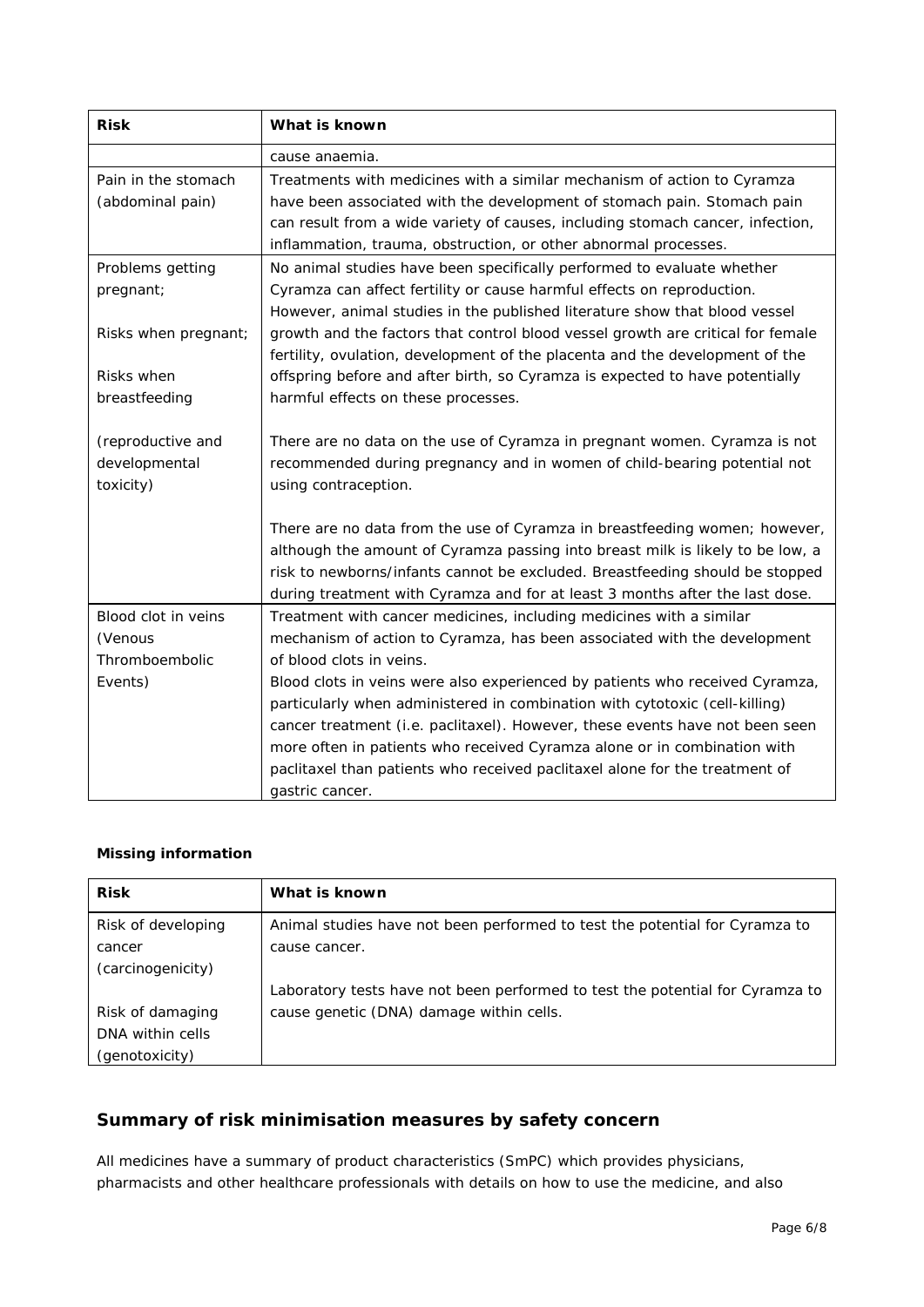describes the risks and recommendations for minimising them. Information for patients is available in lay language in the package leaflet. The measures listed in these documents are known as 'routine risk minimisation measures'.

The SmPC and the package leaflet are part of the medicine's product information. The product information for Cyramza can be found on [Cyramza's EPAR page.](http://www.ema.europa.eu/ema/index.jsp?curl=/pages/medicines/human/medicines/002829/human_med_001825.jsp)

This medicine has no additional risk minimisation measures.

#### **Planned post-authorisation development plan**

|  | List of studies in post-authorisation development plan |  |  |
|--|--------------------------------------------------------|--|--|
|  |                                                        |  |  |

| Study/activity<br>(including study<br>number) | <b>Objectives</b>   | <b>Safety concerns</b><br>/efficacy issue<br>addressed | <b>Status</b> | <b>Planned date for</b><br>submission of<br>(interim and)<br>final results |
|-----------------------------------------------|---------------------|--------------------------------------------------------|---------------|----------------------------------------------------------------------------|
| <b>I4T-MC-JVDD:</b>                           | Primary             | Not applicable                                         | Planned       | Final Report:                                                              |
|                                               | objective:          |                                                        |               | Estimated Q4                                                               |
| Safety and                                    | To evaluate the     |                                                        |               | 2021                                                                       |
| Effectiveness of                              | safety profile of   |                                                        |               |                                                                            |
| Cyramza in                                    | Cyramza             |                                                        |               |                                                                            |
| Patients with                                 | administered as     |                                                        |               |                                                                            |
| <b>Advanced Gastric</b>                       | monotherapy, or     |                                                        |               |                                                                            |
| Cancer in the                                 | in combination      |                                                        |               |                                                                            |
| European Union                                | therapy for         |                                                        |               |                                                                            |
| and North                                     | second-line         |                                                        |               |                                                                            |
| America: A                                    | treatment, of       |                                                        |               |                                                                            |
| Prospective                                   | adult patients with |                                                        |               |                                                                            |
| Observational                                 | advanced gastric    |                                                        |               |                                                                            |
| Registry                                      | cancer under real-  |                                                        |               |                                                                            |
|                                               | world disease       |                                                        |               |                                                                            |
|                                               | conditions in the   |                                                        |               |                                                                            |
|                                               | EU and North        |                                                        |               |                                                                            |
|                                               | America             |                                                        |               |                                                                            |
|                                               | Secondary           |                                                        |               |                                                                            |
|                                               | objective:          |                                                        |               |                                                                            |
|                                               | To evaluate the     |                                                        |               |                                                                            |
|                                               | effectiveness of    |                                                        |               |                                                                            |
|                                               | Cyramza             |                                                        |               |                                                                            |
|                                               | administered as     |                                                        |               |                                                                            |
|                                               | monotherapy or in   |                                                        |               |                                                                            |
|                                               | combination         |                                                        |               |                                                                            |
|                                               | therapy for         |                                                        |               |                                                                            |
|                                               | second-line         |                                                        |               |                                                                            |
|                                               | treatment of adult  |                                                        |               |                                                                            |
|                                               | patients with       |                                                        |               |                                                                            |
|                                               | advanced gastric    |                                                        |               |                                                                            |
|                                               | cancer under real-  |                                                        |               |                                                                            |
|                                               | world disease       |                                                        |               |                                                                            |
|                                               | conditions in the   |                                                        |               |                                                                            |